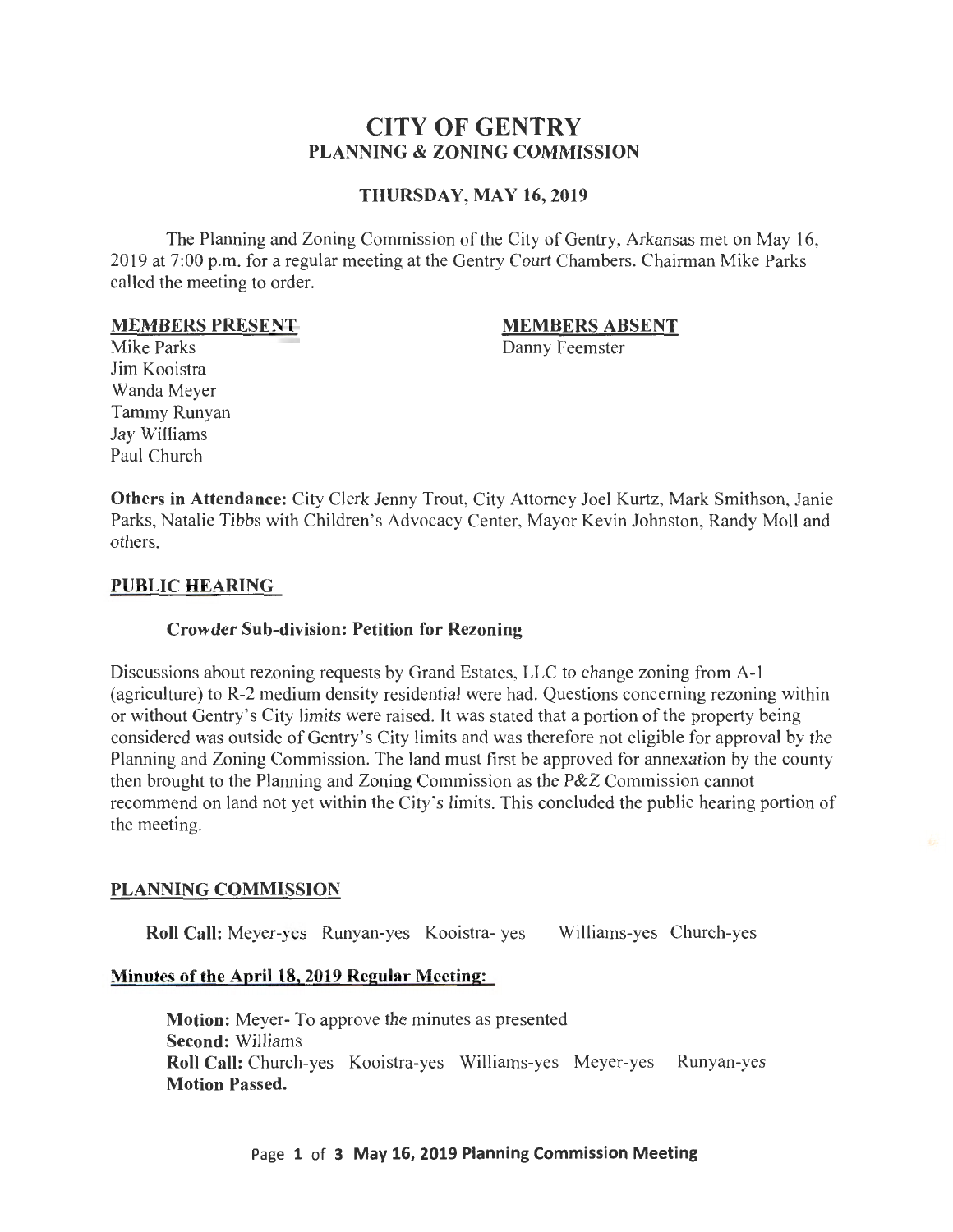#### **1) Crowder Sub-Division with Ferdi Fourie**

Mr. Fourie presented the Sketch Plan with checklist in connection to the request for rezoning and update of annexation. Special attention was given to the general location of all proposed street within the subdivision as well as discussions on location and size of existing utilities.

**Motion:** Williams-to accept the Sketch Plan with changes **Second:** Kooistra

# **Roll Call:**

Church- yes Kooistra- yes Williams- yes Meyer- yes Runyan- yes **Motion passed.** 

# **2) Rustic Ridge Sub-Division- Mark Smithson with Patrick Voy, Engineer**

Patrick Voy presented the Sketch Plan with checklist. After much discussion on concerns for entry and exit of the proposed property, the remaining items on the checklist were reviewed and checked off. It was then suggested to the developer that further review of the plans regarding street entry/exit was necessary then to be presented before the P&Z Commission at a later date for consideration.

#### **3) Children Advocacy Center of Benton Co. -Natalie Tibbs, Executive Director**

Natalie Tibbs, Executive Director of the Children's Advocacy Center of Benton County presented with reasons and need for a new Center in Gentry. Those reasons included the location, as there is currently no other facility in the area besides the base location in Little Flock. Unfortunately, there is a great need for this Center in more than one location and Gentry would make an ideal area. The purpose for the request is that Gentry's current ordinance does not include this type of facility in its list of emergency faculties.

**Motion:** Runyan- **to support the building officially, and that it be determined that the proposed facility is considered an emergency facility for purposes of serving children and families in need of those services Second:** Meyer **Roll Call:** 

Church- yes Kooistra- yes Williams- yes Meyer- yes Runyan- yes

With no further business, Chairman Mike Parks entertained a motion to adjourn.

**Motion:** Williams- to adjourn this meeting **Second:** Kooistra **All in Favor-** yes **NONE Opposed: Motion passed.**